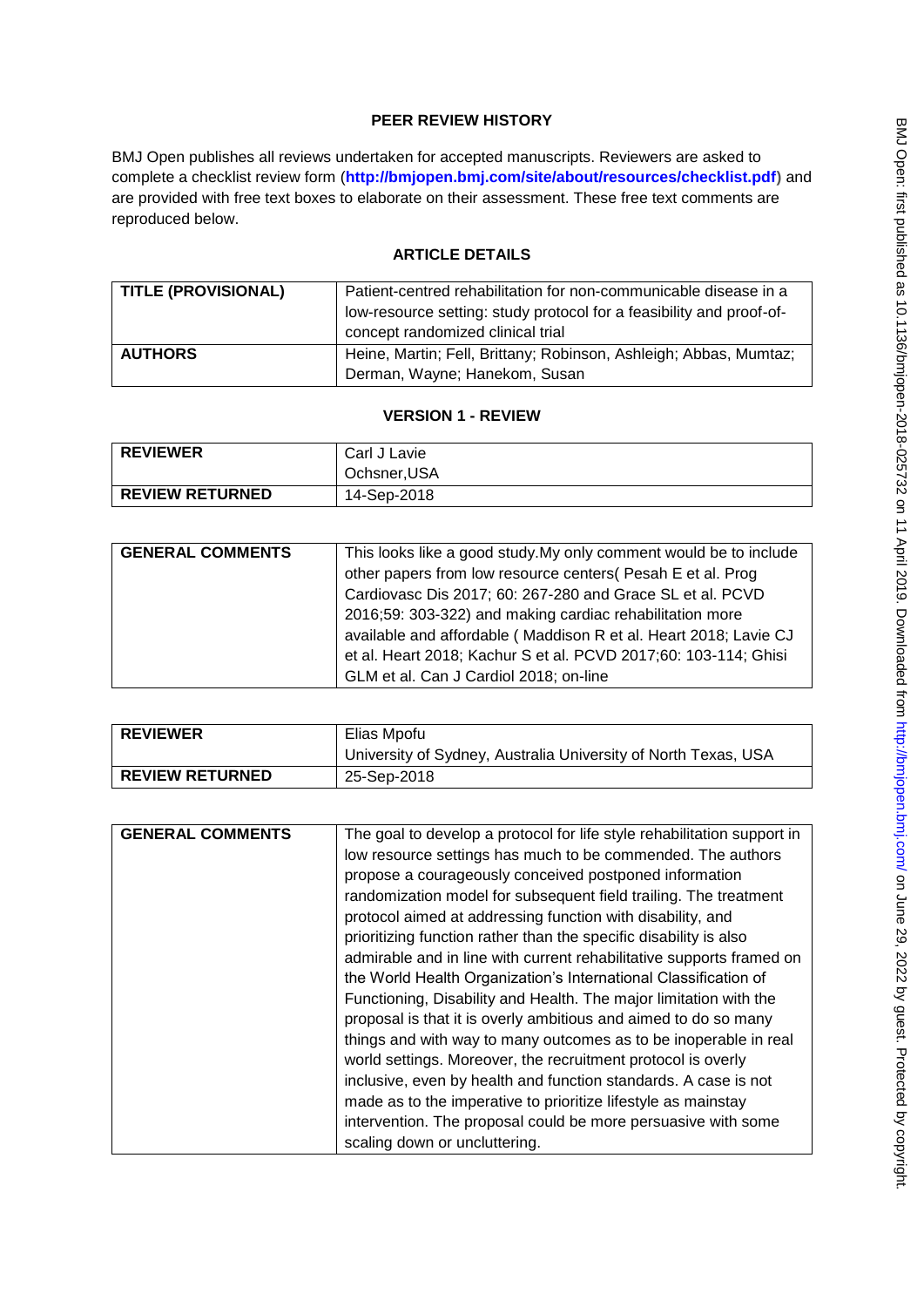| <b>REVIEWER</b>        | Loheetha Ragupathi                                  |
|------------------------|-----------------------------------------------------|
|                        | Thomas Jefferson University Hospital, United States |
| <b>REVIEW RETURNED</b> | 29-Sep-2018                                         |

| <b>GENERAL COMMENTS</b> | The study protocol submitted is detailed and thorough in<br>describing the proposed study. The study addresses an important<br>area of investigation, which may influence future policy decisions<br>on rehabilitative care in low-resource settings. There are only a<br>few outstanding questions regarding the study.                                                                                                                                                                                                                                                                                                                         |
|-------------------------|--------------------------------------------------------------------------------------------------------------------------------------------------------------------------------------------------------------------------------------------------------------------------------------------------------------------------------------------------------------------------------------------------------------------------------------------------------------------------------------------------------------------------------------------------------------------------------------------------------------------------------------------------|
|                         | 1. The proposed dates of patient enrollment<br>2. The resources required for the rehabilitation program could be<br>explained in more detail. What type of "medical professional" is<br>supervising and conducting the rehabilitation?<br>3. In analyzing the cost/benefit of the rehabilitation program, I<br>would think it is also important to report provider level costs in<br>order to make an assessment of the feasibility of scaling up a<br>program such as what is proposed.<br>4. Regarding the postponed information model, it is not mentioned<br>as to when the full extent of the study is disclosed to all the<br>participants |

| <b>REVIEWER</b>        | Heidi Lempp<br>King's College London, UK |
|------------------------|------------------------------------------|
| <b>REVIEW RETURNED</b> | 28-Nov-2018                              |

| <b>GENERAL COMMENTS</b> | This is a very well written and clear study protocol, each step is                                                                        |
|-------------------------|-------------------------------------------------------------------------------------------------------------------------------------------|
|                         | easy to follow and the Background section provides detailed                                                                               |
|                         | information about the feasibility to conduct the study in a LMIC.                                                                         |
|                         | I have a few minor comments:                                                                                                              |
|                         | p.1/line 43: Keywords 'developing countries', however in the paper                                                                        |
|                         | the authors state correctly in my view LMIC, ther seems to be a<br>mismatch of words?                                                     |
|                         | p.17/line20: who or what is a rehabilitation specialist, can authers<br>provide an example, pl, I was unclear about the role.             |
|                         | p.21/line23: I assume the authors need to remove the comma after<br>the word 'key' so it reads 'key exercises?                            |
|                         | p.22/line16: pl provide (a) relevant reference(s) for 'vicarious<br>learning'.                                                            |
|                         | p.23/line19: can the authors pl specify with whom the focus groups<br>will be conducted, e.g. study particpants and/or research team, not |
|                         | clear to me.                                                                                                                              |
|                         | <b>SPIRIT Checklist:</b>                                                                                                                  |
|                         | p.35/line2-3; point 19: did not read any infomration about data                                                                           |
|                         | management on p.9 of the manuscript                                                                                                       |
|                         | p.35/line12; point 20c: did not see any information about missing                                                                         |
|                         |                                                                                                                                           |
|                         | data handling on p.23-24.                                                                                                                 |

# **VERSION 1 – AUTHOR RESPONSE**

Reviewer: 1

1. This looks like a good study. My only comment would be to include other papers from low resource centers ( Pesah E et al. Prog Cardiovasc Dis 2017; 60: 267-280 and Grace SL et al. PCVD 2016;59: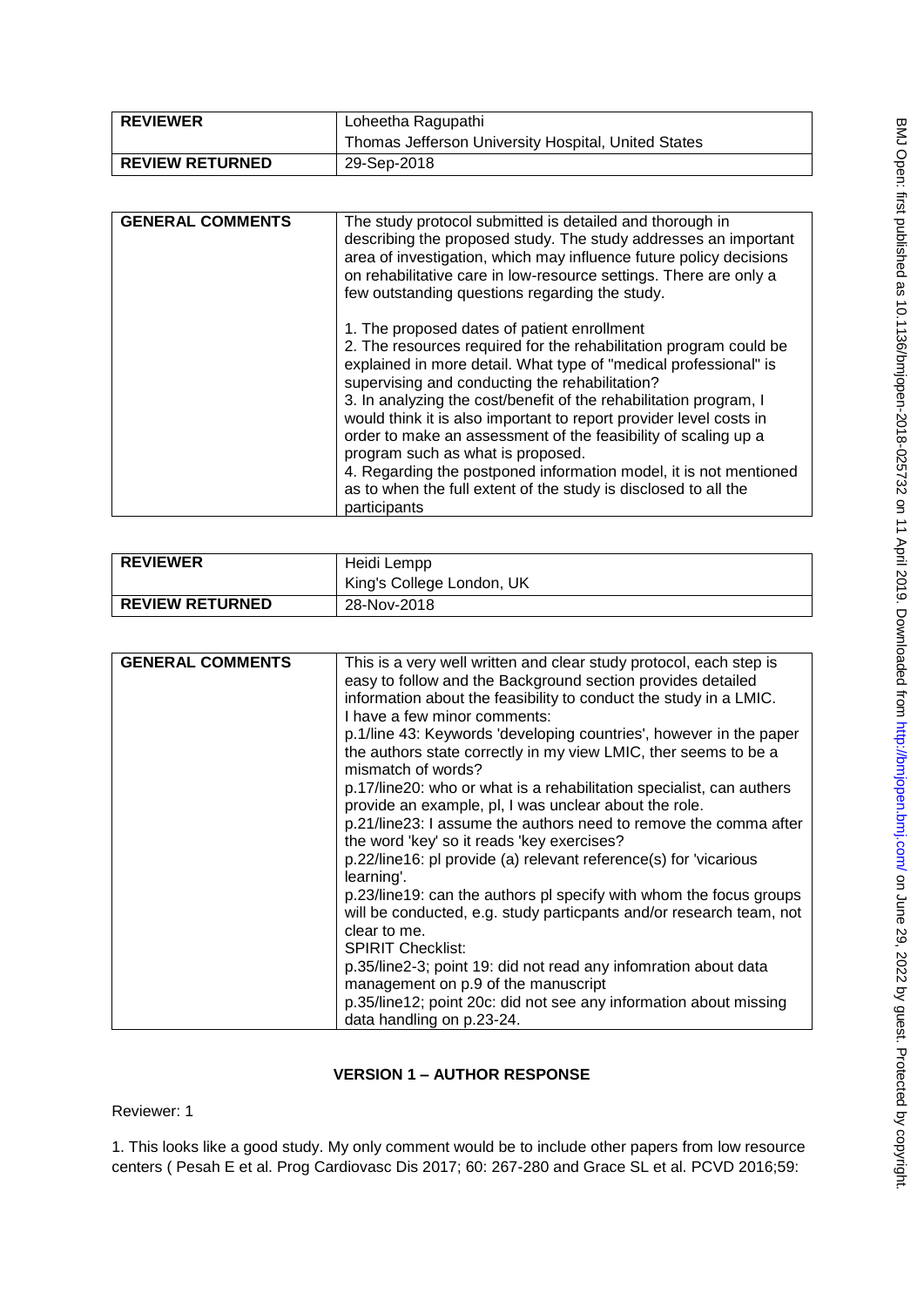303-322) and making cardiac rehabilitation more available and affordable ( Maddison R et al. Heart 2018; Lavie CJ et al. Heart 2018; Kachur S et al. PCVD 2017;60: 103-114; Ghisi GLM et al. Can J Cardiol 2018; on-line

### Response:

- The respective recommended citations were included where applicable (Pesah et al. 2017; Lavie et al 2018; Kachur 2017) and highlighted in yellow. [11, 13, 19]

- The following recommendations were considered, but not included: Maddison et al. (Telemedicine may be a cost-effective alternative delivery model in some low-resource settings, but is less applicable to the respective context study still will take place); Ghisi et al 2018.

- The following studies were already part of the study protocol / rationale: Grace et al 2016 [57]

#### Reviewer: 2

1. The major limitation with the proposal is that it is overly ambitious and aimed to do so many things and with way too many outcomes as to be inoperable in real world settings. Moreover, the recruitment protocol is overly inclusive, even by health and function standards. A case is not made as to the imperative to prioritize lifestyle as mainstay intervention. The proposal could be more persuasive with some scaling down or uncluttering.

Response: We agree with the reviewer that our protocol is ambitious; we disagree it is too ambitious.

We agree that the number of outcomes we've selected are unlikely to be implemented as a collective; however, we'd like to stress out that this study is not designed to show effectiveness, and that these outcomes are part of the feasibility objectives of this study. In particular the three functional capacity tests are included to determine their respective feasibility and clinical relevance in a low-resource setting.

The quadruple burden of disease including high incidences of communicable disease, noncommunicable disease, maternity-related disorders, and trauma warrant an inclusive recruitment protocol in order to retain a close to the real-world setting as possible. For example, a study by Derman et al (BJSM, 2014) showed that 84%!! of patients with NCD had two or more comorbidities; and that was in a South African high-resource setting with excellent primary and secondary care services. It can be anticipated that these statistics are worse in a low-resource setting, with the addition of communicable disease and trauma specifically. Hence, we believe that a less inclusive recruitment protocol would compromise the external validity of our results to a real-world setting. The four non-communicable diseases are all four related to lifestyle behavior (e.g. physical inactivity, poor diet and lifestyle behaviors), and their gold-standard, evidence-based, rehabilitative treatment includes exercise and education to combat these behaviors

We've attempted to unclutter the protocol a bit by changing some of the headings, and moving some sections to obtain a better flow. We believe that these minor updates improve the readability of the manuscript, and will increase the confidence of the reviewer in the feasibility and value of the study as an entirety.

Reviewer: 3

1. The proposed dates of patient enrollment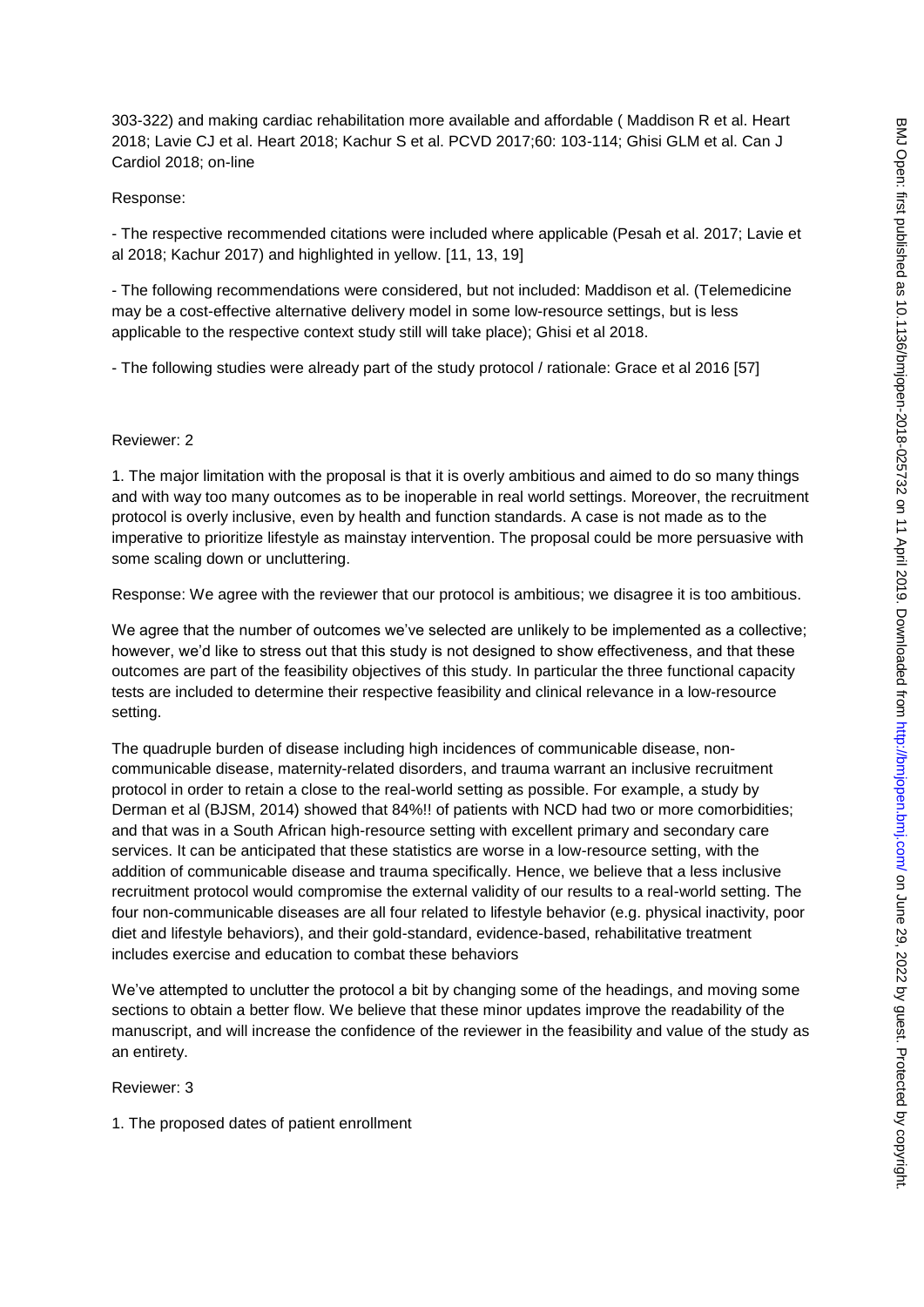Response: This study will run for the duration of one year… with recruitment starting Jan 2019 and final assessment late December 2019. The following was added under the "participants" section: "... for the study duration of one year between January 2019 and December 2019."

2. The resources required for the rehabilitation program could be explained in more detail. What type of "medical professional" is supervising and conducting the rehabilitation?

Response: in the participants section, the term "medical professional" was changed to family physician; this specific post at the day clinic still had to be filled at the time of initial submission but more clarity has been provided now.

3. In analyzing the cost/benefit of the rehabilitation program, I would think it is also important to report provider level costs in order to make an assessment of the feasibility of scaling up a program such as what is proposed.

Response: We agree with the reviewer that this is valuable. In fact, though the focus is on cost to the patient, we're already collecting vital information from a provider perspective, including state delivered medication, inpatient services utilized, and outpatients' services utilized. Together with the cost of providing this specific intervention in a real-world setting, should give us a good indication on the costbenefits from a provider perspective. However, in the context of a low-resource setting and the impact out-of-pocket expenses may have in such a setting we initially focus on the less-studied patientperspective.

4. Regarding the postponed information model, it is not mentioned as to when the full extent of the study is disclosed to all the participants

Response: Due to the low-resource setting, informing patients in writing about the study results and full extent of randomization model is challenging (physical mail does not arrive, email is not available to most participants, phone numbers change quickly. Alternatively, the full extent could be disclosed at the final follow-up assessment; yet, one would also not want to disclose the full extent before the last patient' last visit. Hence, we opt to disclose the full extent of the model (and study findings) at a patient-information day to be scheduled early 2020. The following was added to the manuscript: "Participants will be informed about the full extent of this model during a patient-information day upon completion of the study."

#### Reviewer: 4

1. p.1/line 43: Keywords 'developing countries', however in the paper the authors state correctly in my view LMIC, there seems to be a mismatch of words?

Response: We agree that developing countries is not a 100% matching keyword. In our opinion, neither is LMIC. Ideally, one would use low-resource setting as a keyword, yet this is not a MeSH term (nor is LMIC). We've therefore chosen to use developing countries, as this is a MeSH term.

2. p.17/line20: who or what is a rehabilitation specialist, can authors provide an example, pl, I was unclear about the role.

Response: We understand the unclarity; this has been changed to read now that "an independent physiotherapist" will review 10% of the therapy sessions to monitor treatment fidelity.

3. p.21/line23: I assume the authors need to remove the comma after the word 'key' so it reads 'key exercises?

Response: we thank the reviewer for pointing out this small error; the comma has been removed.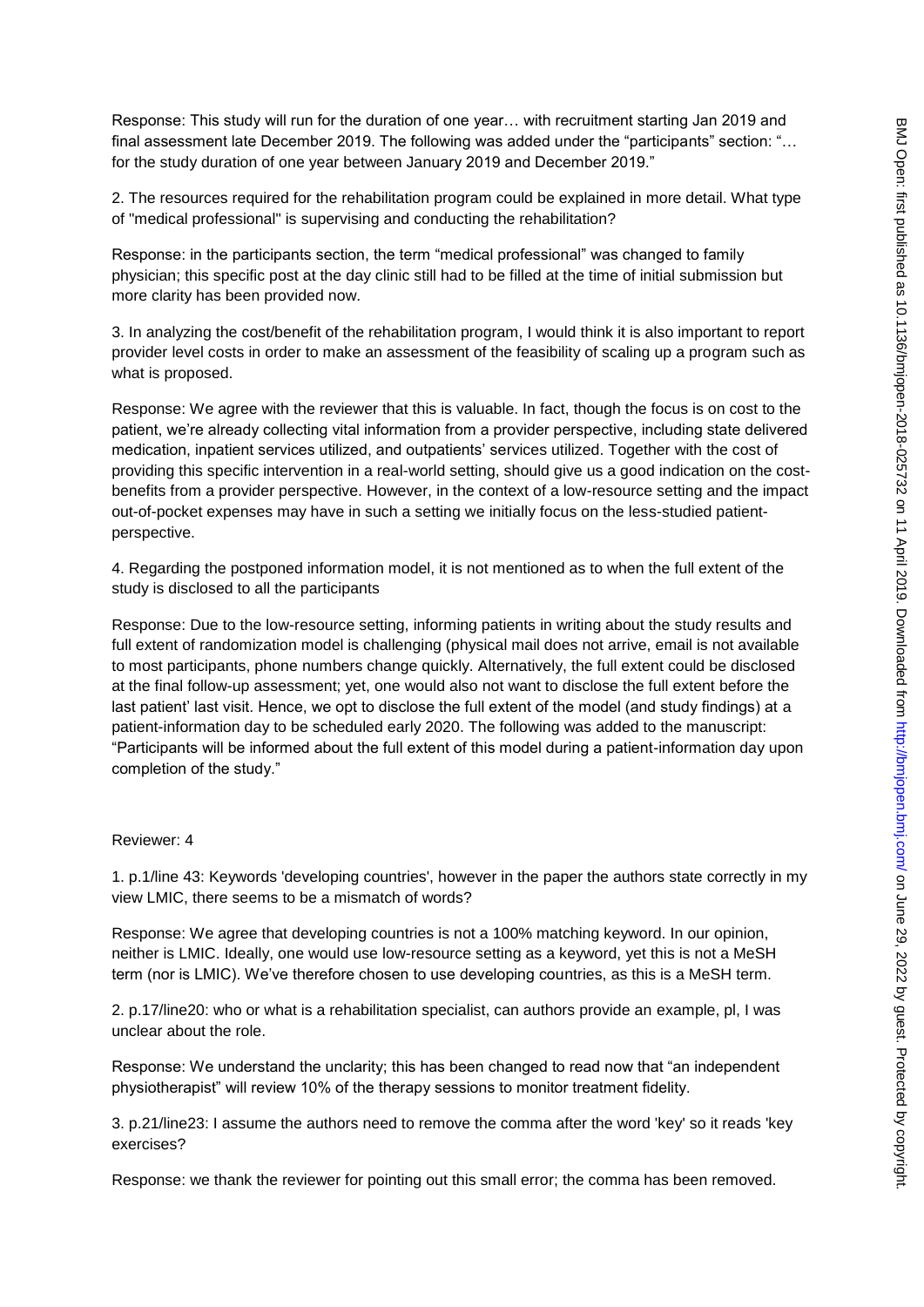4. p.22/line16: pl provide (a) relevant reference(s) for 'vicarious learning'.

Response: a reference was added[60] that reviews the concept of vicarious learning (i.e. learning from the experiences of others). We believe that particularly in low-resource settings; people find innovative ways to for instance exercise or eat health, that they can share with others.

5. p.23/line19: can the authors pl specify with whom the focus groups will be conducted, e.g. study participants and/or research team, not clear to me.

Response: We agree that this could be specified. This item now reads: "Acceptance of the program is evaluated using group-based focus interviews with both participants of the intervention, and participants that declined the intervention."

SPIRIT Checklist:

6. p.35/line2-3; point 19: did not read any information about data management on p.9 of the manuscript

Response: we apologize for an errors in the reporting checklist. The following section was added / changed to provide a more clear description of our data management solution, and was moved to the first paragraph under the heading "Baseline assessment and randomization logistics":

"Data collection and randomization are facilitated through www.castoredc.com. Castor EDC is an intuitive and secure cloud-based electronic data capture platform that facilitates defined user roles, advanced monitoring, participant management, and powerful calculations. Data storage is compliant with data storage is compliant with all relevant regulations including good clinical practice."

7. p.35/line12; point 20c: did not see any information about missing data handling on p.23-24.

Response: I'd like to highlight here, that this is a feasibility study, and our primary objective is not to analyze effectiveness of the intervention. If anything, the origin of missing data will be part of answering the feasibility objective. However, we do intend to conduct preliminary longitudinal analysis. This specific objective and how we aim to handle missing data (by using mixed-model analysis) has been outlined in more detail in the manuscript: ". It has been shown that both these longitudinal data techniques are robust to missing data in the analysis of continuous outcomes. [62,63]". These two references refer to papers (Prof. Twisk his group) that highlight the ability of these mixed-models to handle missing data.

A new and updated spirit checklist is uploaded with this submission.

#### **VERSION 2 – REVIEW**

| <b>REVIEWER</b>        | Elias Mpofu               |
|------------------------|---------------------------|
|                        | University of North Texas |
| <b>REVIEW RETURNED</b> | 29-Jan-2019               |

| <b>GENERAL COMMENTS</b> | This is a very worthwhile study. However, in stating you rationale      |
|-------------------------|-------------------------------------------------------------------------|
|                         | for the study you could explicitly state the fact that the qualities of |
|                         | rehabilitation support interventions that work in developing country    |
|                         | settings are incompletely understood. It should not seen like you       |
|                         | are primarily seeking to investigate the cross-cultural trans-          |
|                         | portability of western models to a non-western setting, which           |